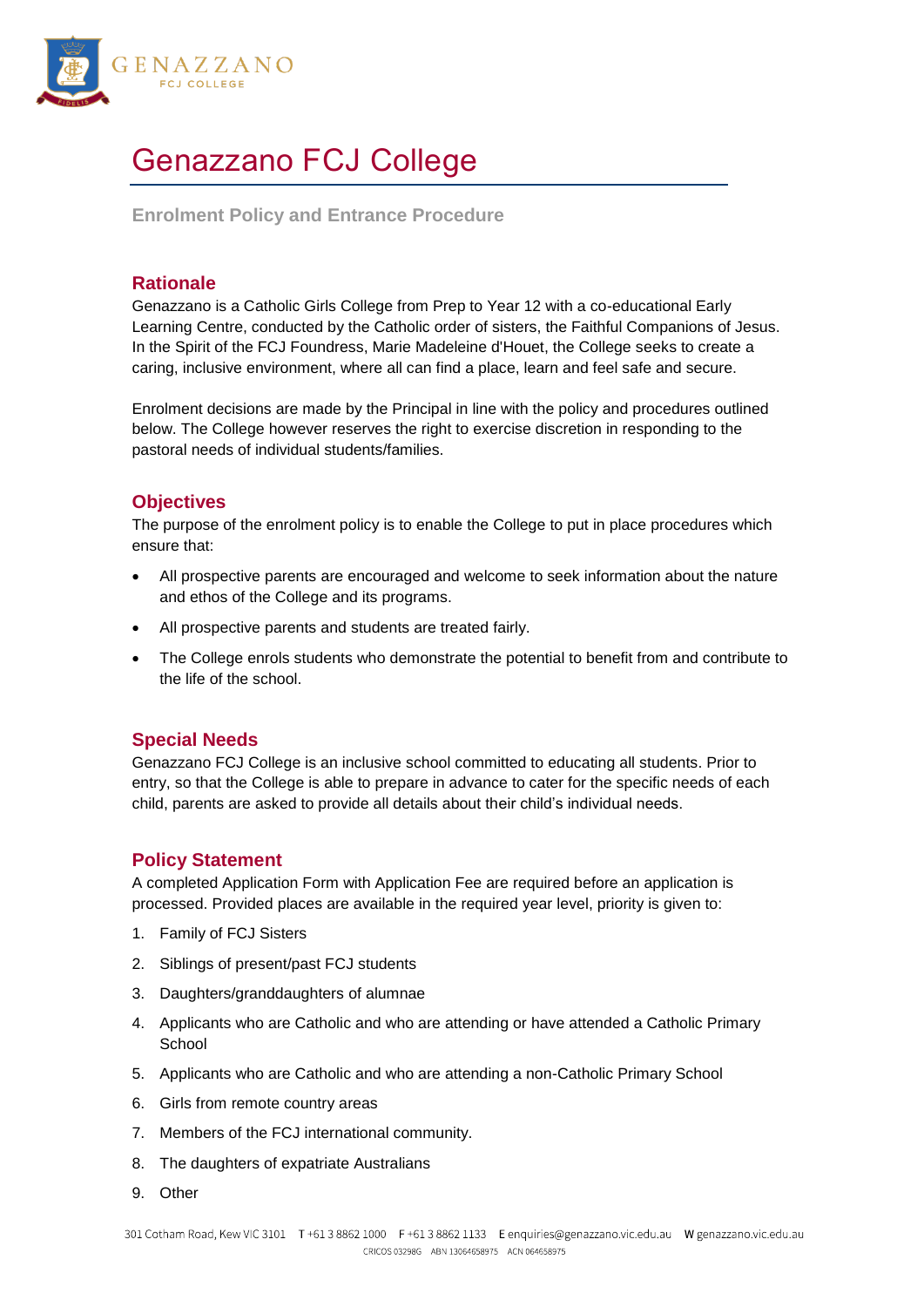

Within the above categories, applications are then considered on the basis of the date of application.

# **Partnership between parents and the College**

Parents of applicants are required to familiarise themselves with the nature and ethos of the College and its philosophy, respect the policies, rules and conditions, and to partake in involvement in the life of the College.

Parents are the first educators of their children. By enrolling their child in a Catholic school, parents enter into a partnership with the school to promote and support their child's education, in particular their education in faith. While the school promotes access to a Catholic education through each school's enrolment policy, it is the parents' responsibility to support the school in furthering the spiritual and academic life of their child.

Applicants will normally reside in the Melbourne metropolitan area or, in the case of boarding students at Years 7–12, from country and overseas areas. International students can also be enrolled from Prep to Year 12.

This Policy is in accordance with the following Acts and Regulations.

- Education and Training Reform Regulations 2017 (Vic.)
- Equal Opportunity Act 2010 (Vic.)
- Disability Discrimination Act 1992 (Cth)
- Privacy Act 1988 (Cth)

*The Australian family is made up of various forms. Most children are cared for by one or both parents whilst others are taken care of by extended family members, guardians, foster or step-parents. In this policy the use of the term 'parents' is intended to be inclusive of all those people who are the primary care givers responsible for the welfare of individual students.*

# **Policy Review**

**Ratified by College Council – August 2019 Due for Review - 2022**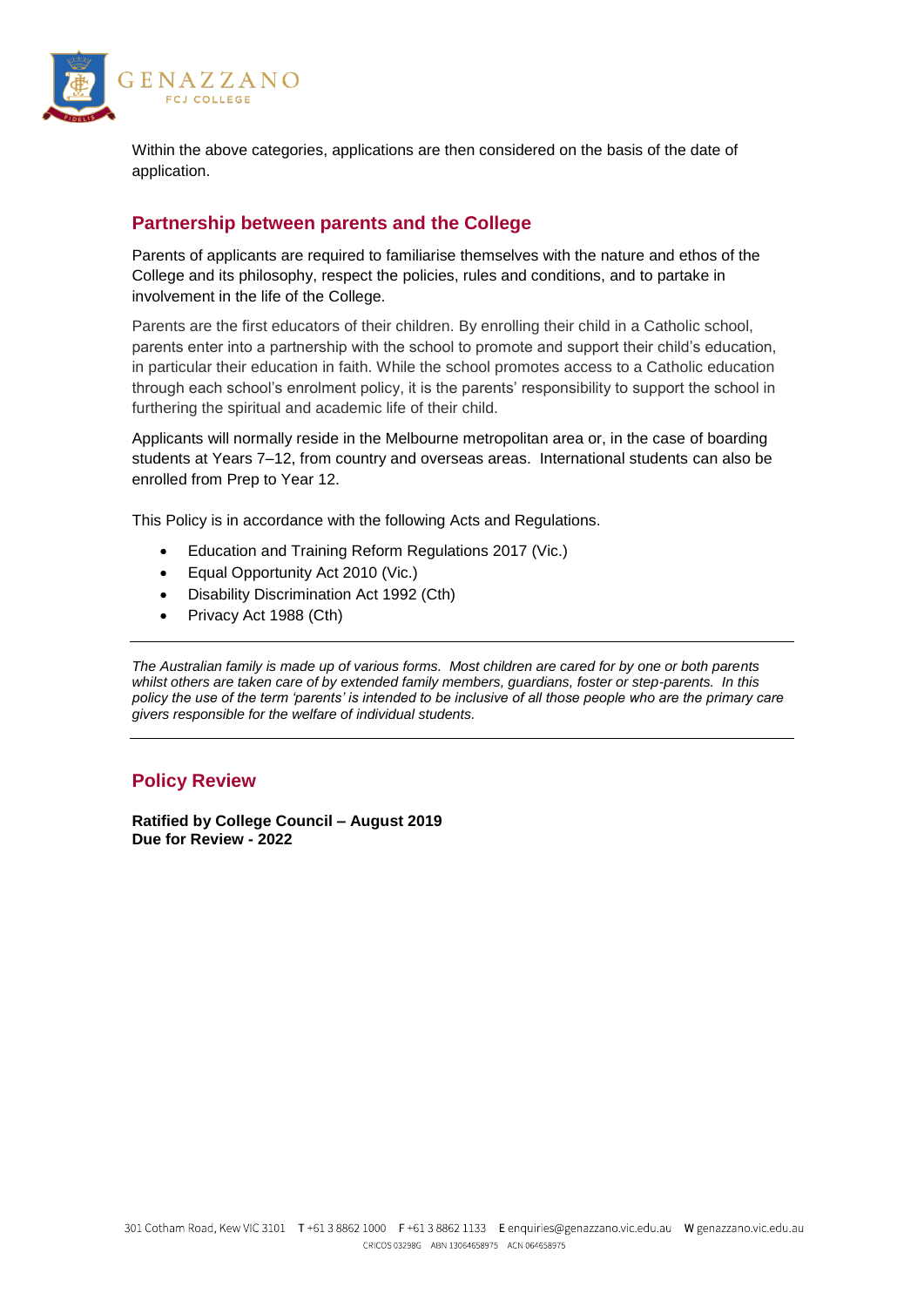

## **Entrance Procedures**

## **Enrolment for children under the minimum school and pre-Prep entry age programs.**

The minimum starting age for a child to be enrolled in a Victorian school is four years and eight months, i.e. a child must turn five by 30 April in the year of starting school. The enrolment of students under the minimum starting age is not recommended. REX: D19/18762 Appendix 4: Enrolment Processes and Procedures in Schools 2. In those situations, where a parent/guardian seeks enrolment of a child under the minimum starting age and the Principal agrees to enrol the child in their school, the approval of the Executive Director of Catholic Education Melbourne is required before enrolment can occur. Appendix 6 'Application for Early Age Entry to School' must be submitted to the Executive Director by the Principal for approval to be sought. Supporting documentation from appropriate health or educational professionals detailing substantive reasons for early school entry must be attached to the application, as well as a letter from the parent(s)/guardian(s) requesting an exemption from the policy. It is the responsibility of the parent/guardian to provide the Principal with all appropriate documentation for submission to the Executive Director for consideration. Approval for early age enrolment will only be granted in exceptional circumstances.

#### **Entrance to the Early Learning Centre (ELC)**

To enter the Early Learning Centre's three-year-old class children must have turned three years of age on or prior to 1 February in the year of entry. To enter the Early Learning Centre's fouryear-old class children must have turned four years of age on or prior to 30 April in the year of entry. Subject to availability, places may be offered as applications are received. To accept an offer a non-refundable Enrolment Fee of \$750.00 is required to be paid. In Term 2 of the year prior to entry, applicants are met by the Director of ELC so that the needs of all children are known and can be planned and catered for.

#### **Entrance to Prep – Year 6**

Priority to enter Prep is given to current female students attending Genazzano's Early Learning Centre. Students who fall into this category are required to pay \$750.00 as a confirmation of enrolment fee which then meets the school confirmation of enrolment fee of \$1500.00. For all other Prep – Year 6 students, the enrolment process will commence two years prior to entry. Each applicant is interviewed, school reports sighted and discussions are held with the prospective student and parents in order to assess readiness for entry to that year. Parents have a designated time to accept the place by paying a non-refundable Enrolment Fee of \$1500.00.

Accepted Year 5 students undergo diagnostic assessment the year prior to entry, in order to gauge an appreciation of student needs and tailor curriculum provision to meet those needs. Prior to commencement a comprehensive transition program is undertaken, including visits to schools and gathering of student information via current teacher/s and the completion of a 'Genazzano passport' by the student.

#### **Entrance into Year 7**

The enrolment process will commence two years prior to entry. Each applicant is interviewed, school reports sighted and discussions are held with the prospective student and parents in order to assess readiness for entry to that year. Parents have a designated time to accept the place by paying a non-refundable Enrolment Fee of \$1500.00. If the student is a boarding